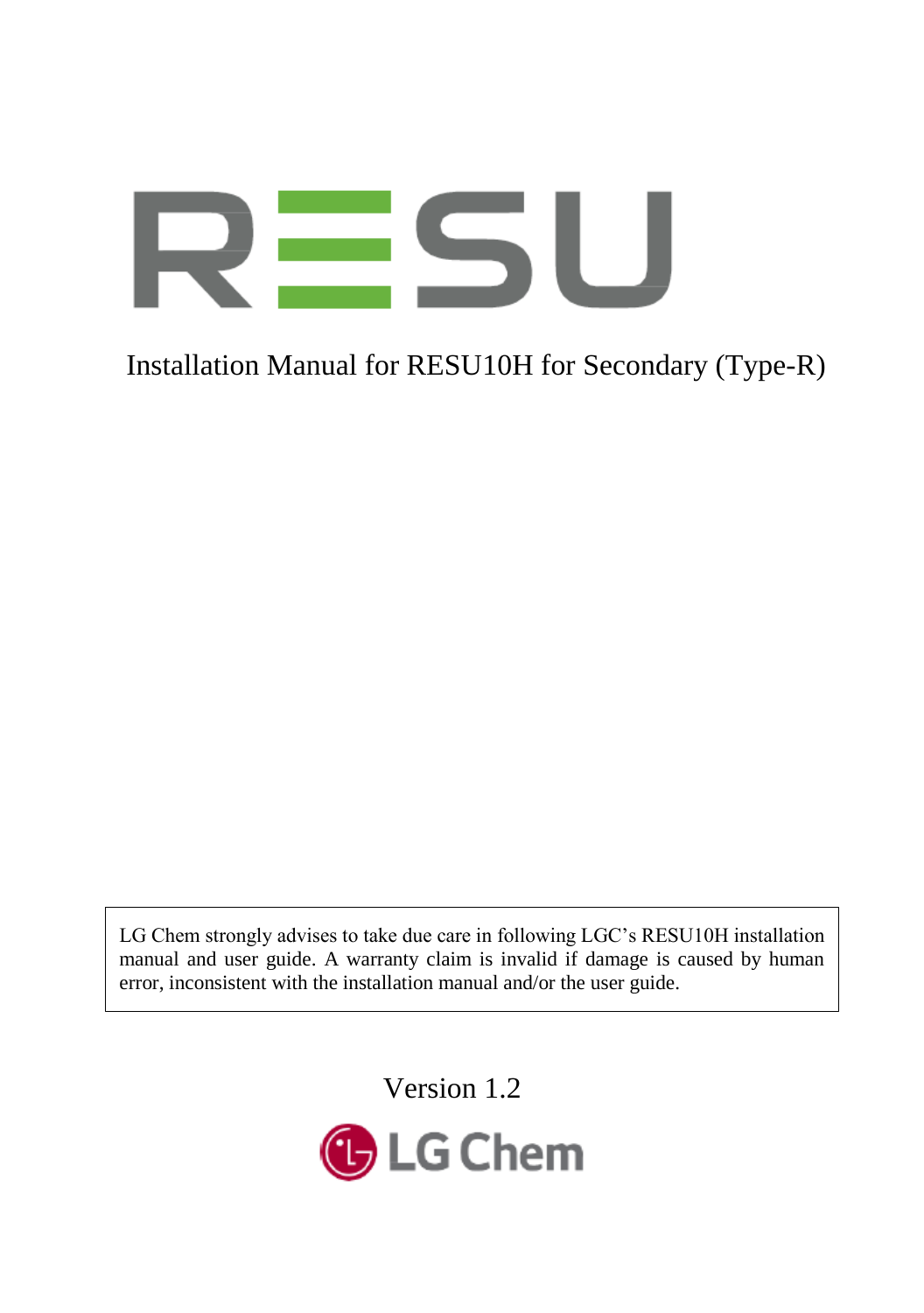10H Type R Parallel extension is for increased capacity of battery system. This installation

Manual indicate to distinguish Primary and Secondary Pack. And make user to know connection in battery system.

- 1. Connection in 10H Type R parallel battery system.
- 1.1 Power Cable

Power cable is connected by combiner Box. Positive and negative line should be connected same polarity line by combiner box. Joint connection is in the combiner box. If installer connected reverse polarity position of the power line, the battery system is not normally operated.

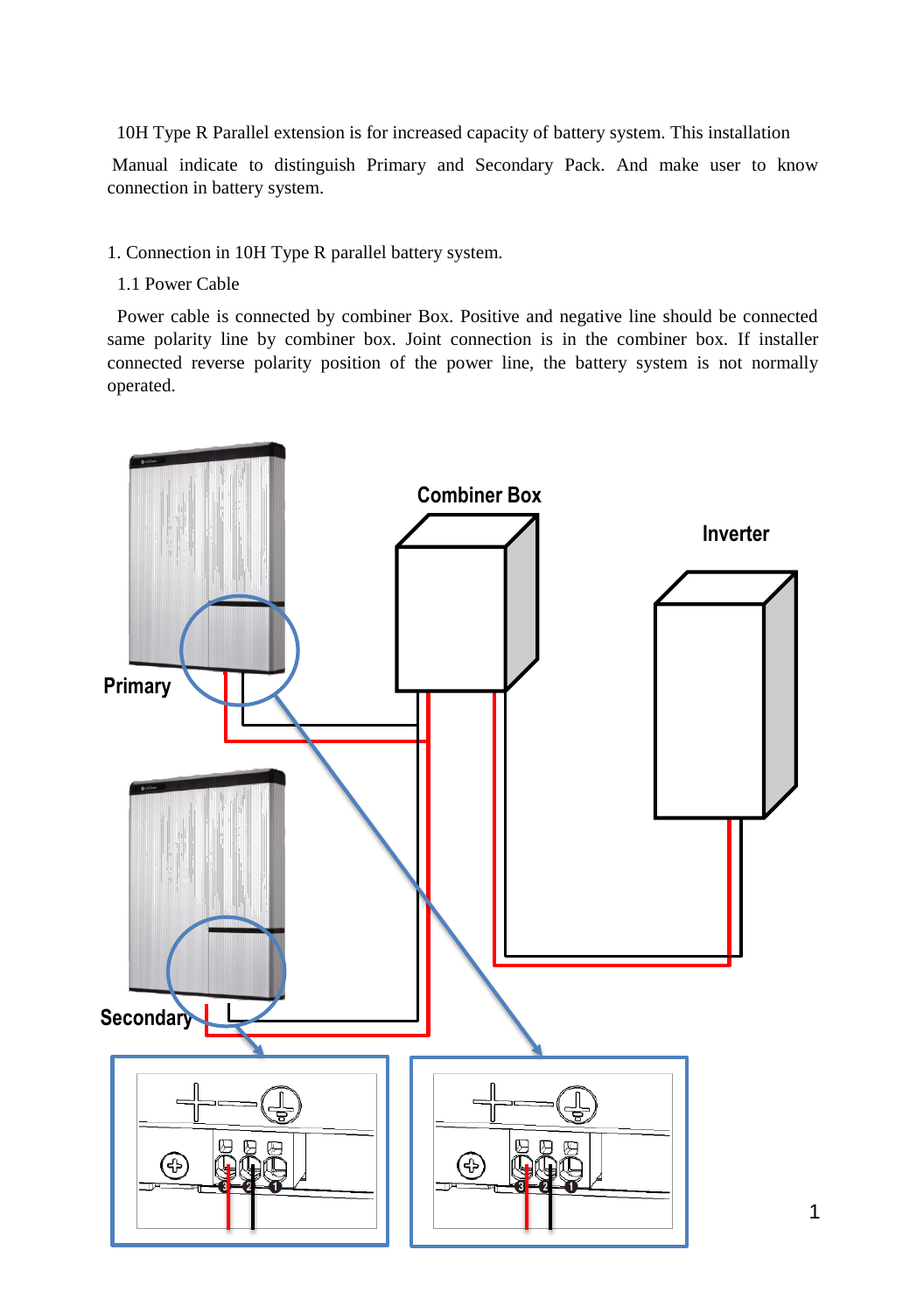#### 1.2 Communication Cable (RS485 High/Low, Enable High/Low)

Communication cable is connected by daisy chain. Communication line from inverter should be connected secondary battery pack. And the additional communication line is connected from secondary battery pack to Primary battery pack. Secondary communication connector is fixed 2 communication line.  $1<sup>st</sup>$  line is connected from inverter to Secondary battery pack.  $2<sup>nd</sup>$  line is connected between Primary and secondary. If installer connected wrong position, battery pack is not normally operated.

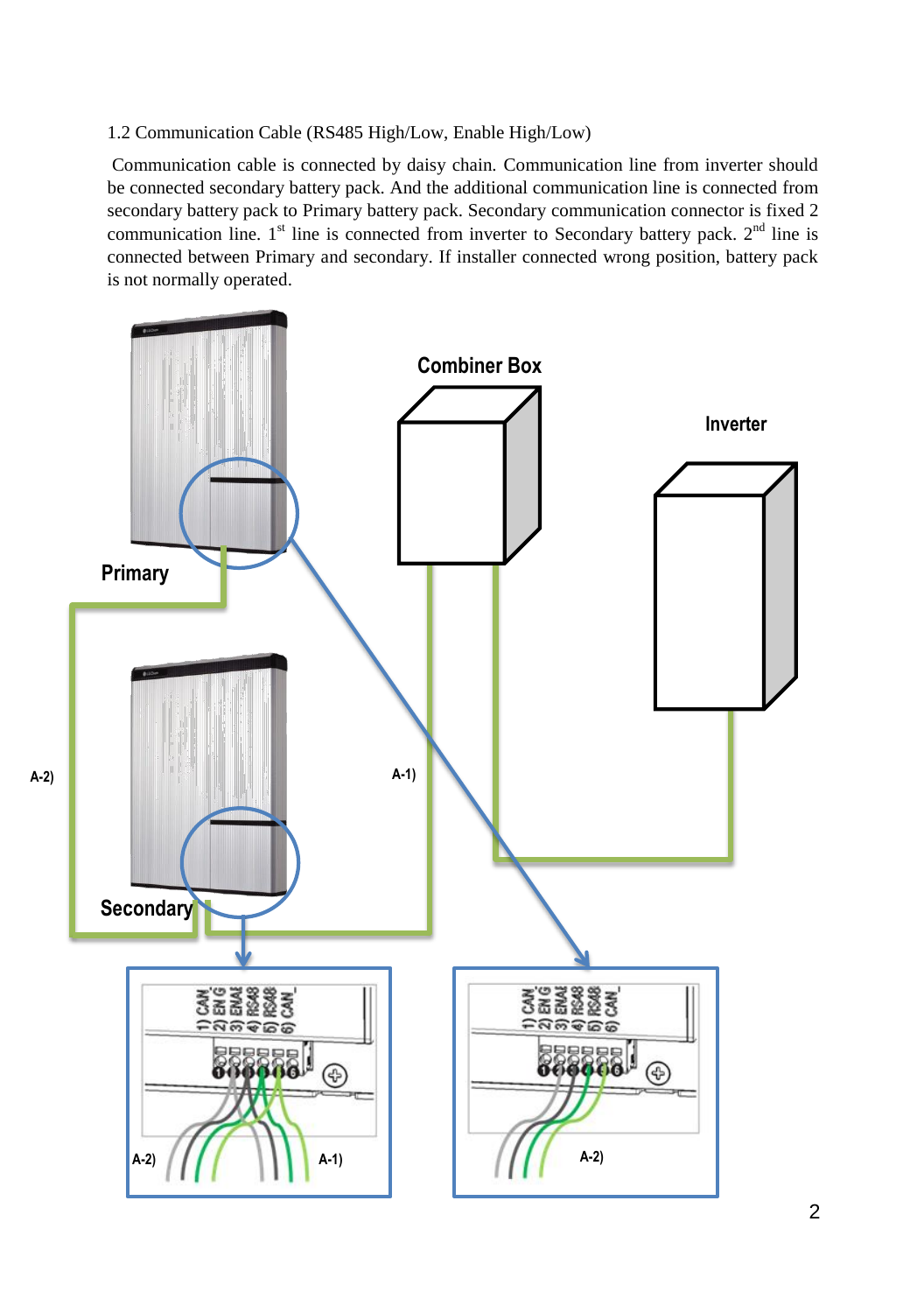#### 2. Primary/Secondary Label

Primary and Secondary battery pack can identify by the label. Primary battery pack is not apply any type of the symbol. Secondary pack is applied the "Secondary pack" label in the battery pack and package. The label position is the right bottom side into the cover of battery pack. if installer want to identify the label, open the right bottom cover.

## 2.1 Pack Protection Cover

# \* Secondary Pack Only have "Secondary Pack" Label on the Protection Cover

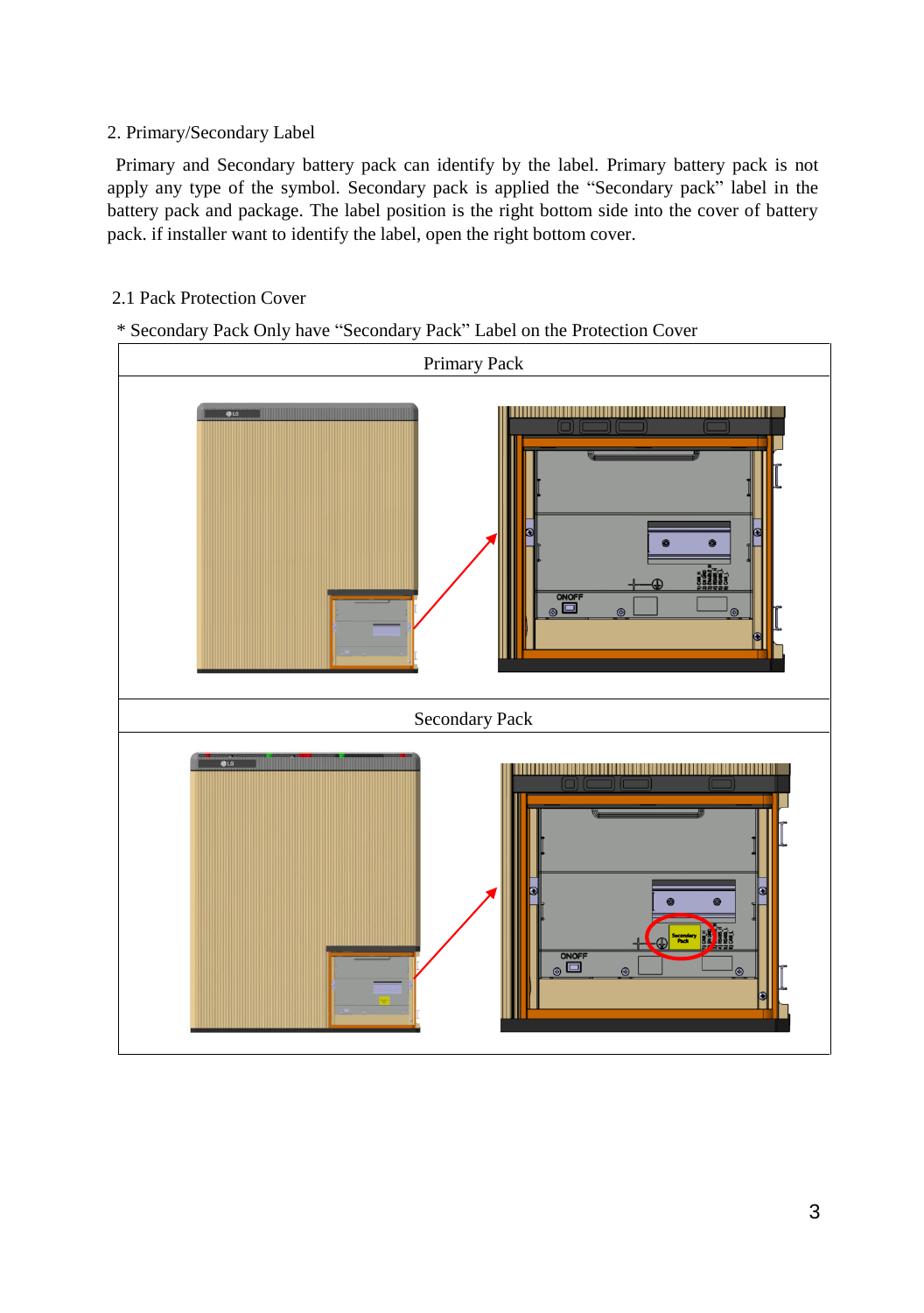### 2.2 Box

\*Secondary Pack Box Only have "Secondary Pack" marks on the side of box.



### 3. Note

3.1 Combiner Box

Combiner Box Installation refer to the combiner box installation guide.

# 3.2 Battery Pack Indicator

Battery pack LED Indicator is power ON after the installation of the battery pack. If installation of the battery pack is different than the guide, battery pack Fault LED is on. The detail indicator status refers to the battery pack installation manual of the Primary side.

# 3.3 Warning

If not commissioning after installation or there is any fault on the Primary/ Secondary pack, turn off the circuit breaker, then turn off the whole auxiliary power on/off switch on the Primary/Secondary pack.